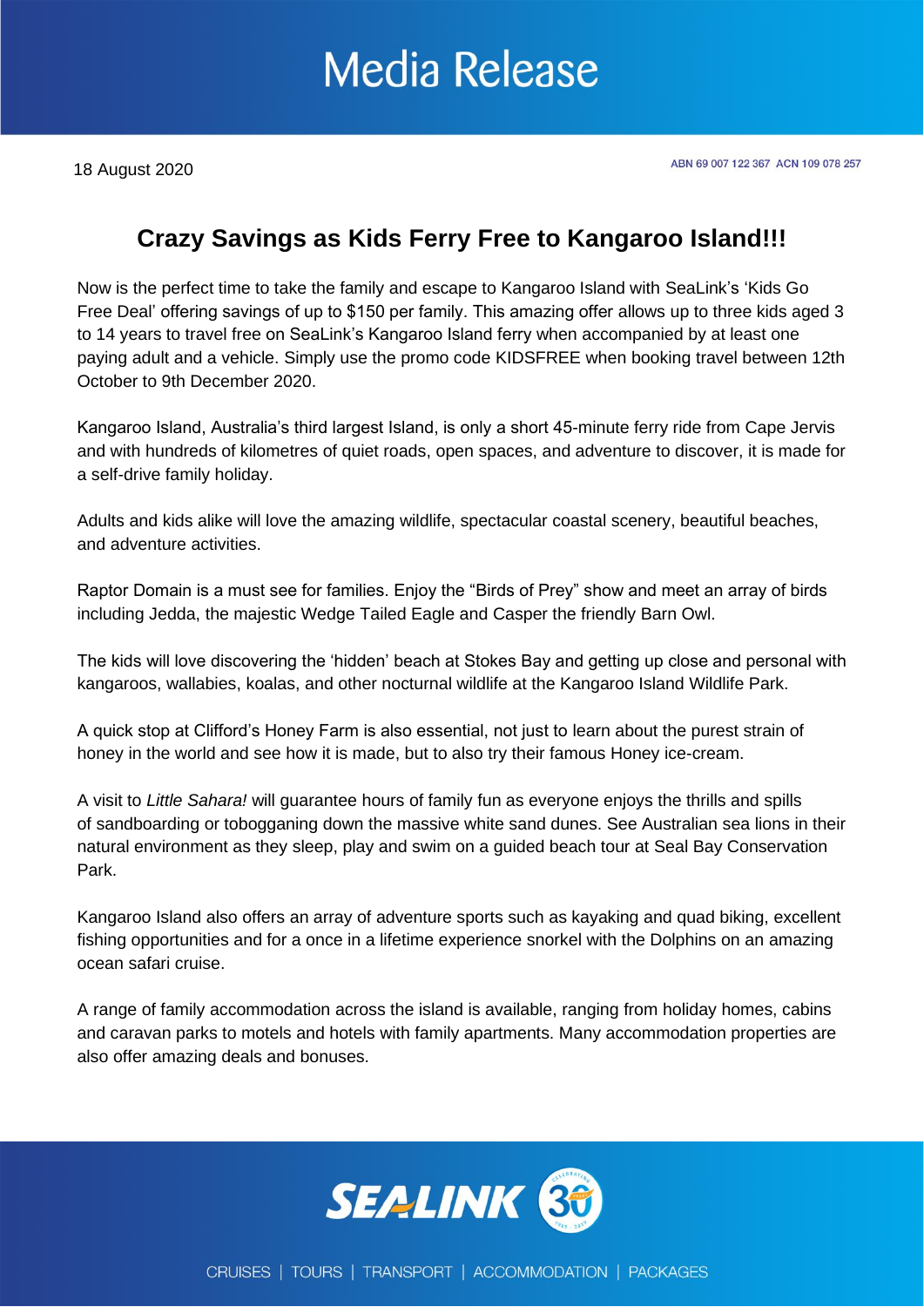## **Media Release**

18 August 2020

ABN 69 007 122 367 ACN 109 078 257

SeaLink's 'Kids Go Free to Kangaroo Island' deal is valid for new bookings made up to the 11<sup>th</sup> October 2020, and for travel from 12th October to 10th December 2020. Simply use the promo code KIDSFREE when booking.

To book this fantastic deal and for further information visit: <https://www.sealink.com.au/specials/kidsgofree>

- ENDS-

For further information and bookings please contact: T: 13 13 01 from within Australia, email: [bookings@sealink.com.au](mailto:bookings@sealink.com.au) or visit: [www.sealink.com.au](http://www.sealink.com.au/)

For media enquiries contact:

Julie-Anne Briscoe, Marketing Manager, SeaLink South Australia, M: 0408 695 413, Email: [julie.anne@sealink.com.au](mailto:julie.anne@sealink.com.au)

or

Brooke Tolar, Dragon Fly PR, M: 0411 553 246, Email: [brooke@dragonflypr.com.au](mailto:brooke@dragonflypr.com.au)

#### **About SeaLink Travel Group**

SeaLink Travel Group is a publicly listed multi-modal transport and tourism operator, delivering worldclass customer services and brilliant Australian holiday experiences.

Carrying more than 360 million passengers a year in different locations around the world, our Group has over 8,500 employees operating nearly 3,400 buses and 78 ferries in New South Wales, Victoria, Queensland, South Australia, Tasmania, the Northern Territory, Western Australia, London and Singapore.

SeaLink was founded in 1989 in Adelaide providing transport and ferry services between the mainland and Kangaroo Island. Today, we are a leading Australian marine, tourism and public transport provider with established international operations in London and Singapore.

SeaLink's tourism operations extend across New South Wales, Queensland, the Northern Territory, Western Australia, South Australia and Tasmania, including:

- Cruises, ferry and charter services on Sydney Harbour, Swan River (Perth) and on the Murray River

- Passenger, vehicle and freight ferry services from Kangaroo Island to the South Australian mainland, North Stradbroke Island and Southern Moreton Bay Islands to south-east Queensland and from Bruny Island to the Tasmanian mainland